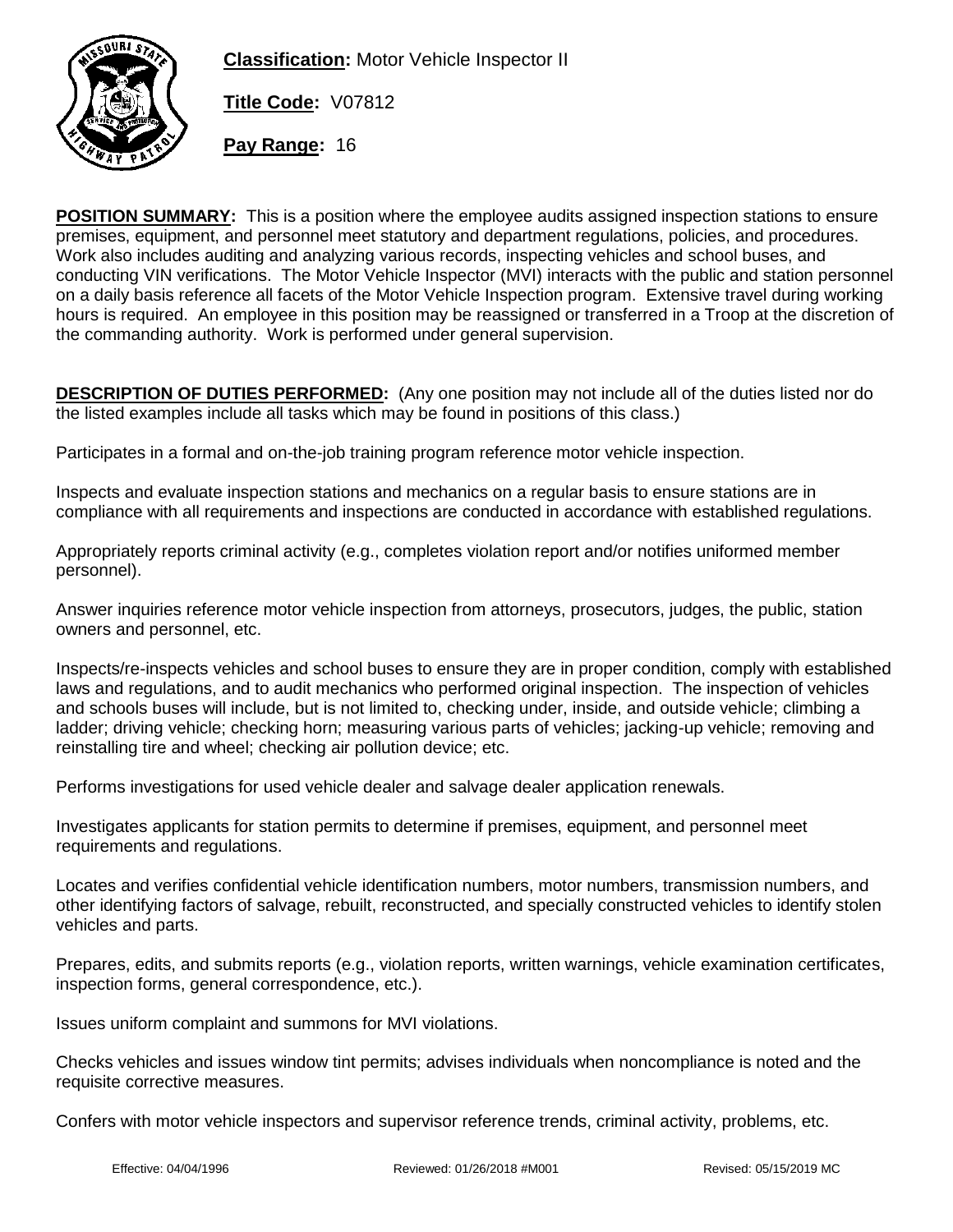# **Classification:** Motor Vehicle Inspector II **Classification:** Page 2

Issue uniform compliant and summons for MVI violations.

Performs undercover investigations of motor vehicle inspections and stations to determine criminal activity and/or violation of motor vehicle laws, rules, and regulations.

Testifies in court and at administrative hearings, as requested.

Interacts with the public on a daily basis reference all facets of motor vehicle inspection.

Operates standard office equipment (e.g., telephone, copier, adding machine, etc.).

Maintains appropriate logs, files, and records.

Studies standard operating procedures, rules, regulations, polices, publications, etc., reference motor vehicle inspection.

Performs job-related travel.

Performs other related work as assigned.

#### **REQUIRED KNOWLEDGE, SKILLS, AND ABILITIES:** Ability to participate in a formal and on-the-job training program.

Knowledge of the mechanics of vehicles and school buses necessary to conduct inspections.

Knowledge and practice of safety precautions and occupational hazards associated with vehicles and school buses.

Knowledge of identification and investigative techniques.

Knowledge of department and statutory policies, procedures, rules, and regulations reference motor vehicle inspection.

Ability to learn how to respond to inquiries.

Ability to use tools and equipment (e.g., mechanic hand tools, flashlight, mirrors, lug wrench, impact gun, jack, gauges, window tint meter, tape measure, sand paper, cleaning compound and rags, camera, etc.).

Ability to position self and equipment under, in, around, and over vehicles being inspected in a safe and proper manner.

Ability to interact with the public, station owners, and employees on a daily basis.

Ability to detect forged documents and altered identification numbers.

Ability to work in varying climatic conditions.

Ability to work long hours while standing without taking a break.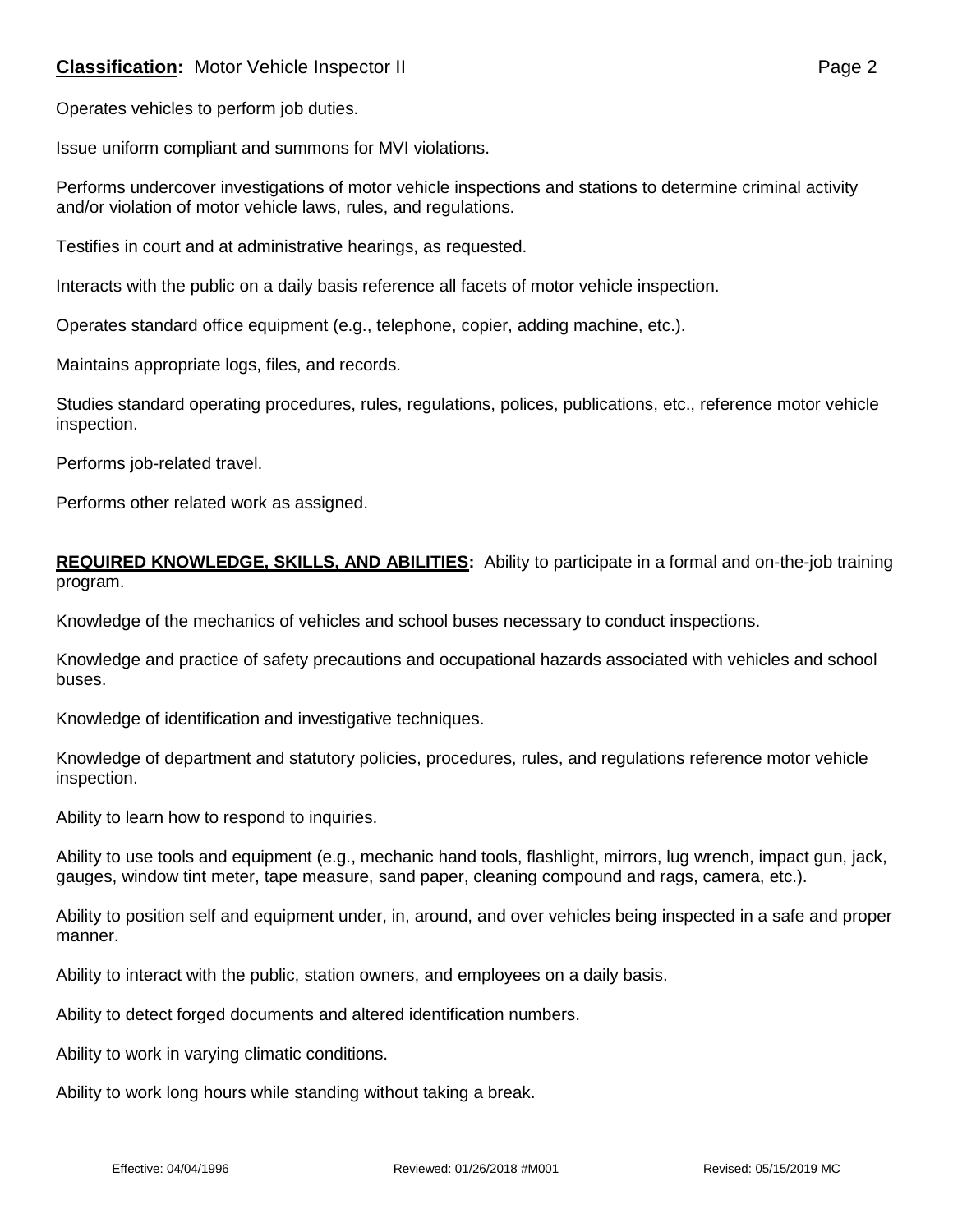# **Classification:** Motor Vehicle Inspector II **Classification:** Page 3

Ability to perform job-related travel.

Ability to operate a motor vehicle in accordance with Missouri State Highway Patrol policy and State of Missouri statutes.

Ability to detect deficiencies in vehicles and school buses and document same.

Ability to transport and operate an air jack and hydraulic floor jack to conduct school bus inspections.

Ability to operate standard office equipment as detailed in the description of duties.

Ability to learn how to prepare, edit, and submit reports.

Ability to maintain logs, files, and records.

Ability to study manuals, publications, etc.

Ability to testify in court and learn the role of an expert witness in legal proceedings.

Ability to handle restricted and confidential information in a professional manner and maintain the information as such.

Ability to communicate in English clearly and concisely, both orally and in writing.

Ability to establish and maintain harmonious working relations with others.

Ability to work with material that may be of a sexual nature relating to criminal activity (e.g., written material, photographs, and/or verbal language, etc.).

Ability to work hours as assigned.

**MINIMUM EXPERIENCE AND EDUCATION REQUIRED:** (The following represents the minimum qualifications used to accept applicants, provided that equivalent substitution will be permitted in case of deficiencies in either experience or education.)

Possess one year experience as a Motor Vehicle Inspector I with the Missouri State Highway Patrol.

**NECESSARY SPECIAL REQUIREMENTS:** Must be at least twenty-one years of age at the time of employment.

Must possess and maintain a valid driver license.

Must be able to successfully complete the Basic Motor Vehicle Inspector's School as approved by the Superintendent of the Missouri State Highway Patrol.

Shall not have been convicted or have any indictment or information pending for any offense involving moral turpitude.